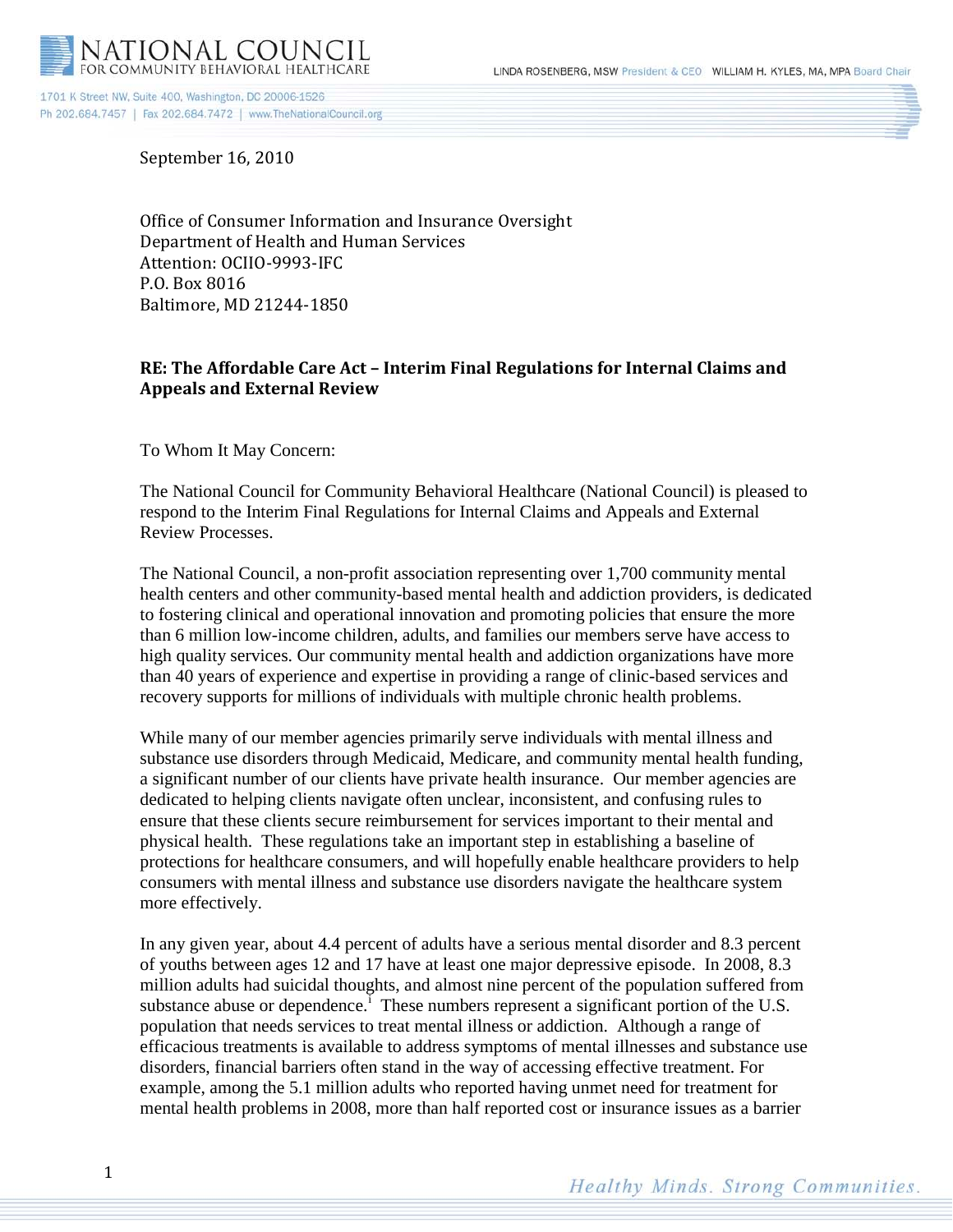

> to receiving treatment.<sup>[ii](#page-5-1)</sup> In a recent survey, primary care physicians have indicated that lack of access to mental health services is a serious problem—much more serious than for other commonly used medical services; two-thirds of primary care providers in the study could not obtain mental health services for at least some of their patients, a rate that was twice as high as for referrals to other specialists.<sup>[iii](#page-5-2)</sup>

In the backdrop of these statistics, the Federal government recently released interim final regulations on the Paul Wellstone and Pete Domenici Mental Health Parity and Addiction Equity Act. This law and these regulations will hopefully address many of the barriers to treatment that people with mental illnesses and addictions face. We hope that the Departments will make every effort to keep the spirit of the Parity Act in mind as they finalize rules for the Affordable Care Act.

With only the recent passage of the parity law, the National Council is especially attuned to the potential for people with mental illness and substance use disorders to be denied care. The internal claims and appeals and external review procedures provide consumers with recourse when plans deny reimbursement for care. It is not well understood how often internal claims and appeals are used, but we do know that external reviews are seldom used, even though nearly 50 percent of appeals result in favor of the consumer.<sup>[iv](#page-5-3)</sup> Surveys suggest that consumers face problems with accessing their healthcare in greater numbers than current numbers suggest. The National Council is concerned that individuals with mental health or substance use disorders do not have enough information about their rights, that barriers deter them from obtaining the care they need and that States do not have proper mechanisms to enforce the protections in place. Furthermore, the National Council believes that people with mental illnesses or substance use disorders may have particular difficulty navigating complex appeals processes.

The National Council strongly encourages the Departments to use these and future regulations on this topic to:

- A. Increase transparency about plan decision-making
- B. Reduce barriers to the appeals process
- C. Provide adequate supports to State insurance commissioners, consumer assistance offices, and providers to ensure effective enforcement of the law.

## **Increase Transparency**

A lack of transparency about medical decision-making and plan policies has made it particularly challenging to understand how to improve internal claims and appeals and external review processes. The National Council supports efforts by the regulations to clarify the process for consumers, as well as the health providers who help them.

## Transparency about the Process

The National Council supports stronger language requiring plans to include information about both internal and external review processes in plan marketing materials, plan websites, and plan information toll-free numbers. In addition, the National Council recommends that the regulations require plans to include the necessary forms with any adverse determination letters. Plans must be required to inform consumers about their right to both internal and external appeals at the **first** adverse determination.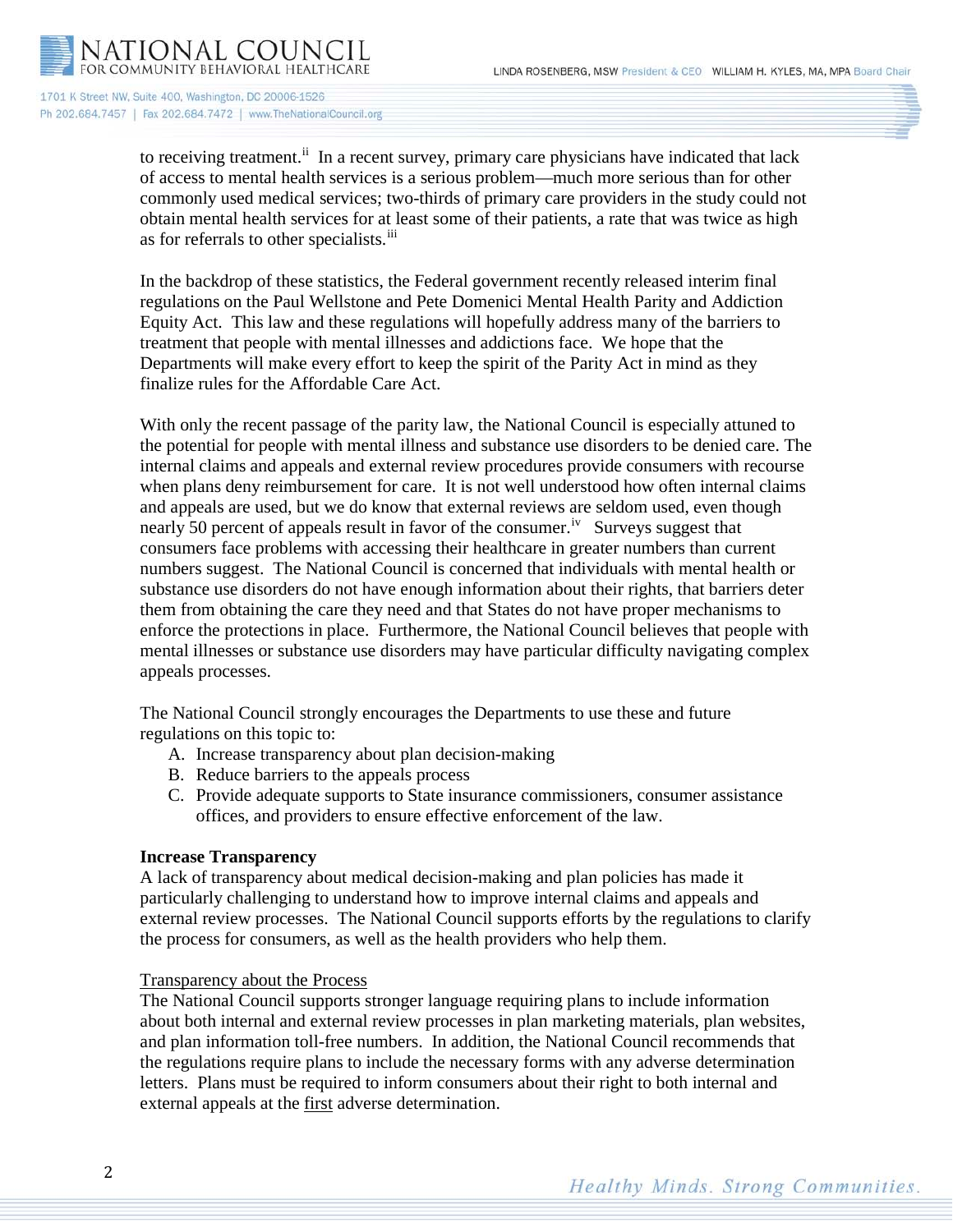

### Rationale for Adverse Determination

The National Council approves regulation requirements that plans must provide clear information about how a decision is reached and the basis for that decision, and that plans must now inform consumers about any new information regarding the determination. Requiring plans to provide a rationale for their decision-making and to clearly explain the basis for those decisions will incentivize the provision of appropriate care. These rules take an important step in making insurance plans more transparent.

The National Council is concerned that some plans will continue to use medical necessity criteria to limit access to necessary care, and urges the Departments to continue to strengthen transparency requirements for adverse determinations. Since insurance plans have not always had to be transparent about their medical necessity criteria, both consumers and providers have not been able to appeal adverse determinations effectively.

Further, the Departments should continue to require plans to ensure that medical necessity criteria are reasonable. As regulations for the Paul Wellstone and Pete Domenici Mental Health Parity and Addiction Equity Act go into effect, the National Council is acutely aware how narrow definitions of medical necessity have limited access to mental health services.

A narrow definition may not recognize valid mental illnesses, such as post-traumatic stress disorder, as requiring services. Other definitions may require an unreasonable duration of symptoms before a person qualifies for care. For people with mental illness, it is critically important to break down barriers to care. The stronger transparency requirements and clear direction that criteria be reasonable will make an important improvement in establishing strong consumer protections.

The National Council urges the Departments to strengthen the language in the regulations to make sure that all plans must be transparent in how they have made medical decisions, and to specifically require that plans make medical necessity criteria available to both providers and to consumers.

#### **Reduce Barriers**

Expedited Process for Emergency Situations. The National Council strongly supports the reduction of decision-making time to 24 hours for medical emergencies for both internal and external appeals. For people in psychiatric crisis, it is critically important to facilitate access to care, particularly when individuals are in psychiatric crisis. Any effort to make coverage decisions more responsive will enable providers to ensure that individuals with mental health or substance use disorders receive the treatment they need.

Internal Appeals. The National Council supports regulations that individual health plans may only have one level of internal appeals before moving to an external appeals process. Research suggests that an external appeals process provides a more objective review of the medical evidence, and that consumers are more likely to have their cases overturned in external re[v](#page-5-4)iews.<sup>V</sup> Further, requiring consumers to go through multiple levels of internal claims and appeals may serve as an ongoing barrier to necessary care. Therefore, the National Council suggests that the Departments change the regulations so that all health plans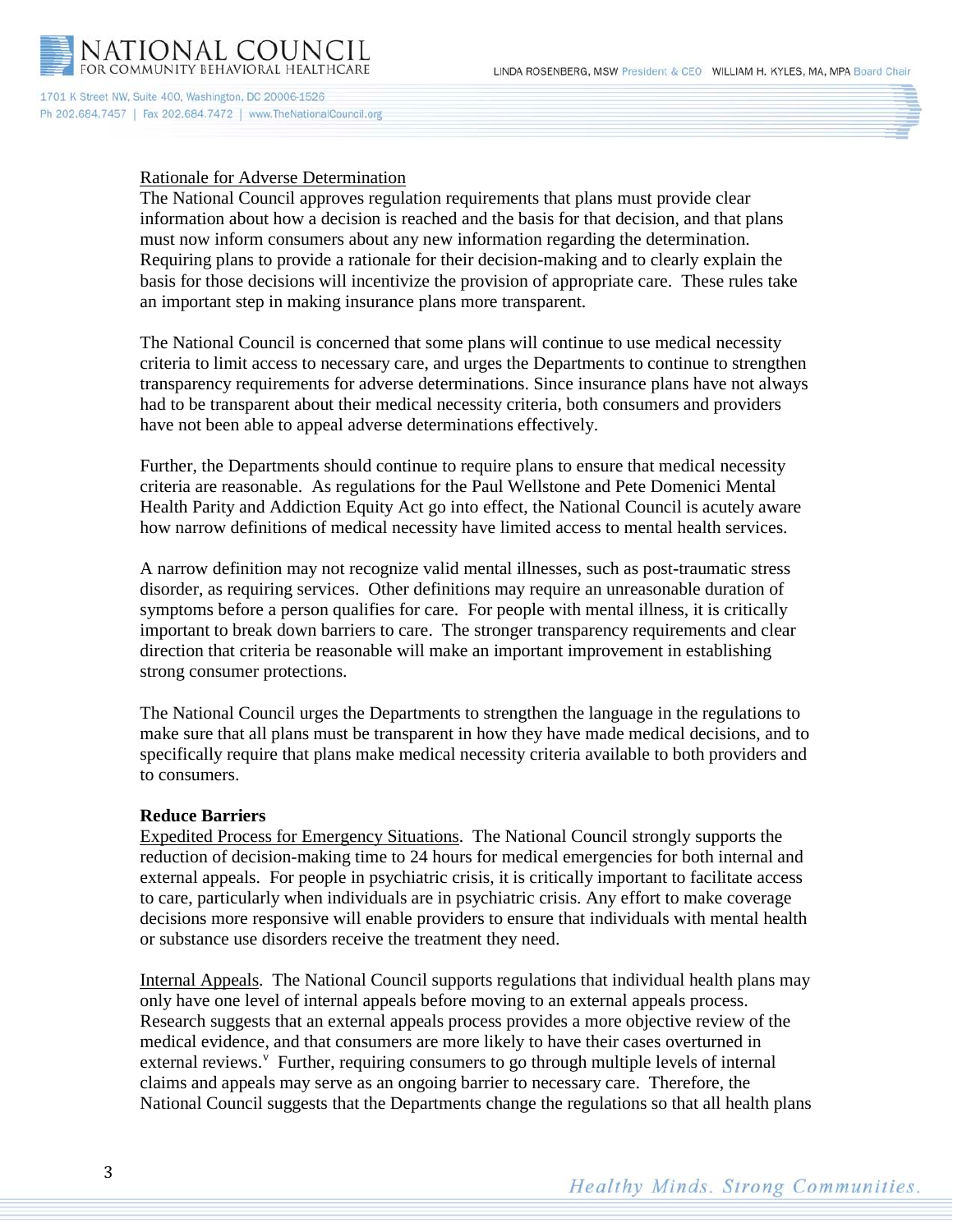

> may have only one level of appeal before moving to an external review process. Multiple levels of internal reviews only serve as a deterrent for consumers to access care that they need.

At the very least, the National Council recommends that people with mental illness be exempted from requirements to exhaust internal claims and appeals processes. This exemption would ensure the appropriate implementation of the new parity law and would minimize the impact on people with mental illness. There is precedent for this in Minnesota, where the attorney general exempted youth with mental illness from internal review processes due to a lawsuit.<sup>[vi](#page-5-5)</sup>

Filing Fee. The IFR allows a \$25 filing fee for external reviews, with a maximum of \$75 per year. Most States do not allow consumers to be charged a filing fee, and the National Council objects to the regulations allowing this fee. The fee does not cover the costs of the external review (estimated at \$605 by the Departments), and therefore, only serves as a barrier to the review process. Since so few consumers utilize the external review process, this seems like an unnecessary use of utilization management.

The National Council was pleased to see that a maximum annual cost has been established and that the fee should be waived for financial duress. However, the IFR does not define "financial duress," and we are concerned that these costs could serve as a deterrent for some individuals with mental health or substance use disorders. While many individuals with private insurance can comfortably pay an additional \$25, there is a critically important minority for which this cost would prevent them from utilizing the appeals process. The National Council proposes that the Departments provide some guidance to plans in determining financial duress. For example, in 2010, a family of four who earns \$33,075.00 will be at 150% of the Federal Poverty Level.<sup>[vii](#page-5-6)</sup> This breaks down to \$2,480.63 per month to pay for housing, food, insurance, gas, clothing and other necessities for four people. Families with this kind of budget might have private health insurance, but would have difficulty with additional fees.

The National Council understands that the States are not required to charge a filing fee, but we recommend that the Departments make every effort to discourage their use. In addition, the Departments should require plans to inform consumers that the \$25 filing fee will be reimbursed to the consumer if he or she wins the appeal.

Review Responses. Currently, the IFR does not address circumstances in which either the internal review process or the external review process overturns a portion of a medical decision. Given the complexity of medical practice, the National Council strongly encourages the Departments to add language permitting nuanced responses to medical cases in both internal and external reviews.

Regulation Impact. The Departments requested comments on whether the Federal external review process should apply to all plans and issuers in a State if the State external review process does not apply to all issuers in a State. The National Council contends that the regulations should continue to serve as a baseline of protections, not a ceiling. Any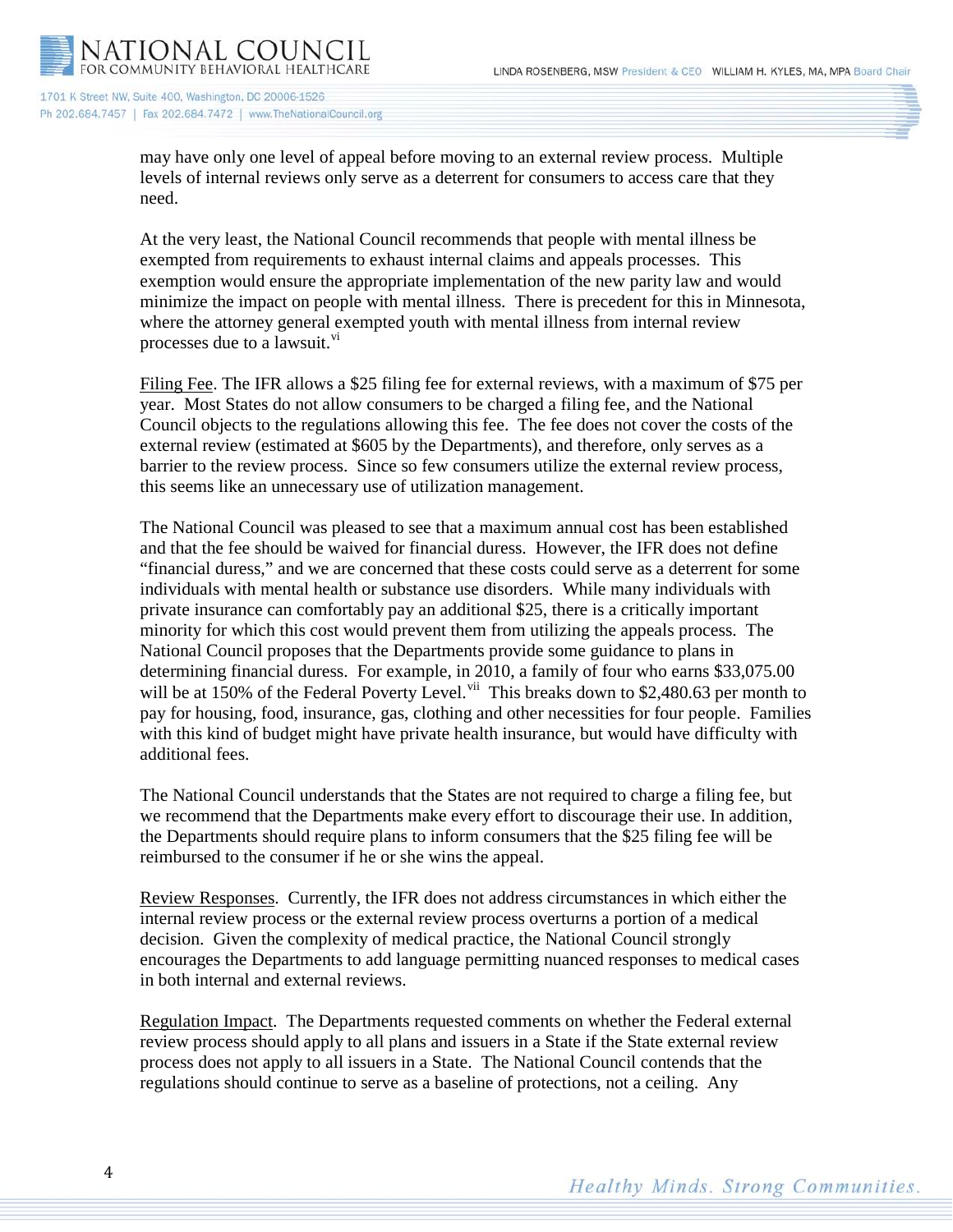

> protections in a State stronger than those outlined in the Federal external review process should not be superseded.

At the same time, the National Council recognizes that there are inconsistent protections within States as well as across State lines, increasing the complexity of implementation of these regulations. If a State has different standards for different issuers, the Departments should give the State until July 1, 2011 to resolve those differences, and may need to work with States to provide model language and regulatory guidance. If a State does not modify its own laws to cover its entire population, then the State will have to be responsible for monitoring two different standards. However, if the existing protections for the population (e.g., managed care only) are weaker than the Federal regulations, then the new Federal law would cover the entire population in the State.

### **Provide Adequate Supports**

The Departments are planning to rely on State Insurance Commissioners and State Consumer Affairs offices to enforce and assist in the implementation of these new regulations. The National Council applauds the plans to provide model forms and language as well as implementation grants to consumer assistance offices. In addition, it is appropriate to provide time to the States to enforce these new rules.

However, the National Council is concerned that these offices may not have the capacity to enforce these new regulations effectively. Less than half of States have consumer assistance offices, and insurance commissioner offices are often small.<sup>viii</sup> We strongly encourage the Departments to provide as much guidance and technical support as possible.

In addition, health providers are often a crucial link for both internal appeals and external review processes. Yet, they are not mentioned in the regulations at all. The National Council urges the Departments to amend the regulations to require that plans make all internal and external appeals process information and forms available to health providers. In addition, health providers should be included in all information packets for both consumer affairs and insurance commissioner offices. Finally, the National Council recommends that providers be included in the consumer assistance grants or that the Departments issue an additional set of provider assistance grants. The National Council is committed to the health of its clients and would like every opportunity to ensure that our members can support individuals with mental health or substance use disorders in accessing the care they need.

We thank you for the opportunity to comment on the Interim Final Regulations for Internal Claims and Appeals and External Review.

Sincerely,

Kindo Rosaley

Linda Rosenberg President/CEO